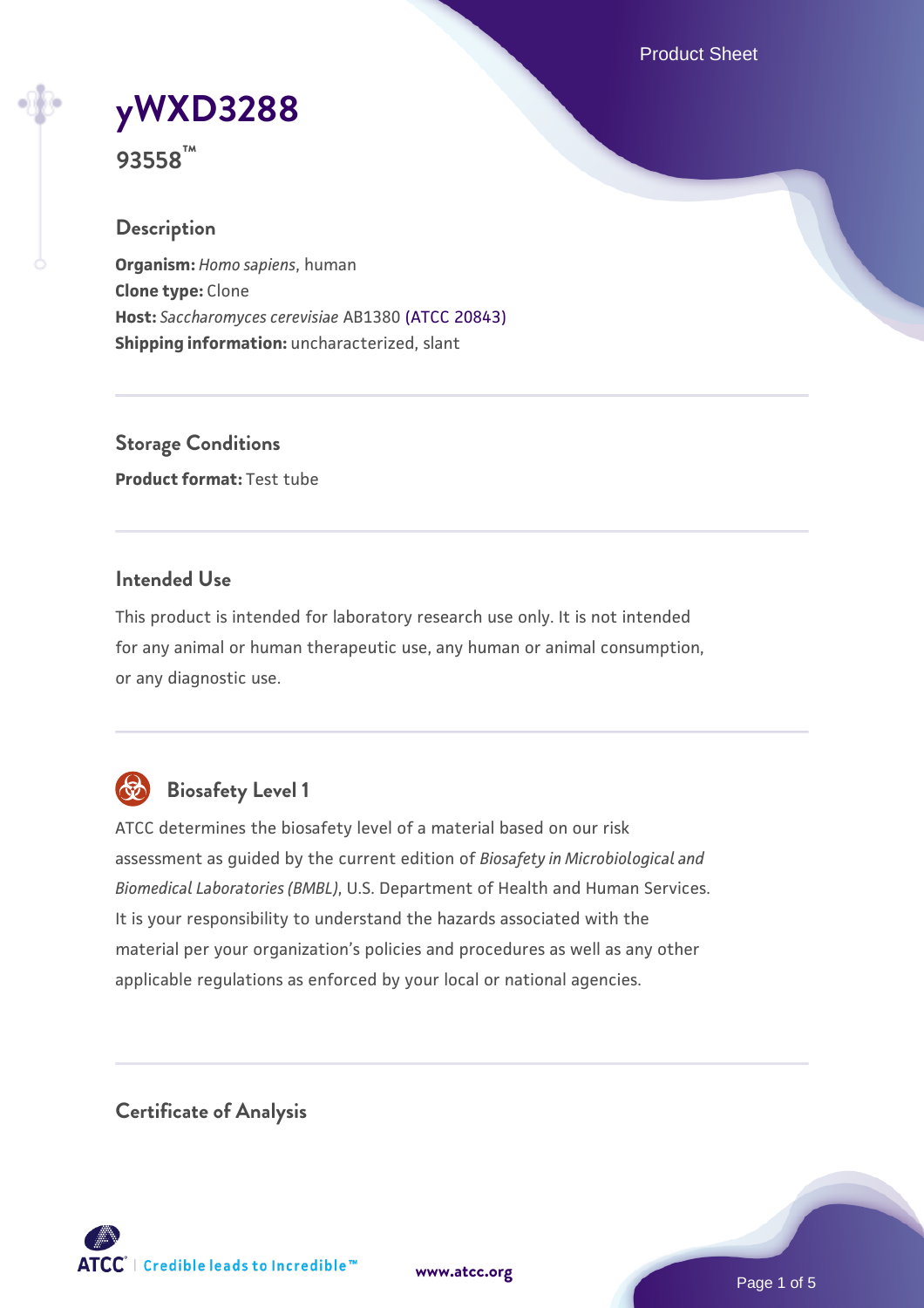#### **[yWXD3288](https://www.atcc.org/products/93558)** Product Sheet **93558**

For batch-specific test results, refer to the applicable certificate of analysis that can be found at www.atcc.org.

## **Insert Information**

**Type of DNA:** genomic **Genome:** Homo sapiens **Chromosome:** X X pter-q27.3 **Gene name:** DNA Segment, single copy **Gene product:** DNA Segment, single copy [DXS2948] **Gene symbol:** DXS2948 **Contains complete coding sequence:** Unknown **Insert end:** EcoRI

## **Vector Information**

**Construct size (kb):** 350.0 **Intact vector size:** 11.454 **Vector name:** pYAC4 **Type of vector:** YAC **Host range:** *Saccharomyces cerevisiae*; *Escherichia coli* **Vector information:** other: telomere, 3548-4235 other: telomere, 6012-6699 Cross references: DNA Seq. Acc.: U01086 **Cloning sites:** EcoRI **Markers:** SUP4; HIS3; ampR; URA3; TRP1 **Replicon:** pMB1, 7186-7186; ARS1, 9632-10376

# **Growth Conditions**

**Medium:** 



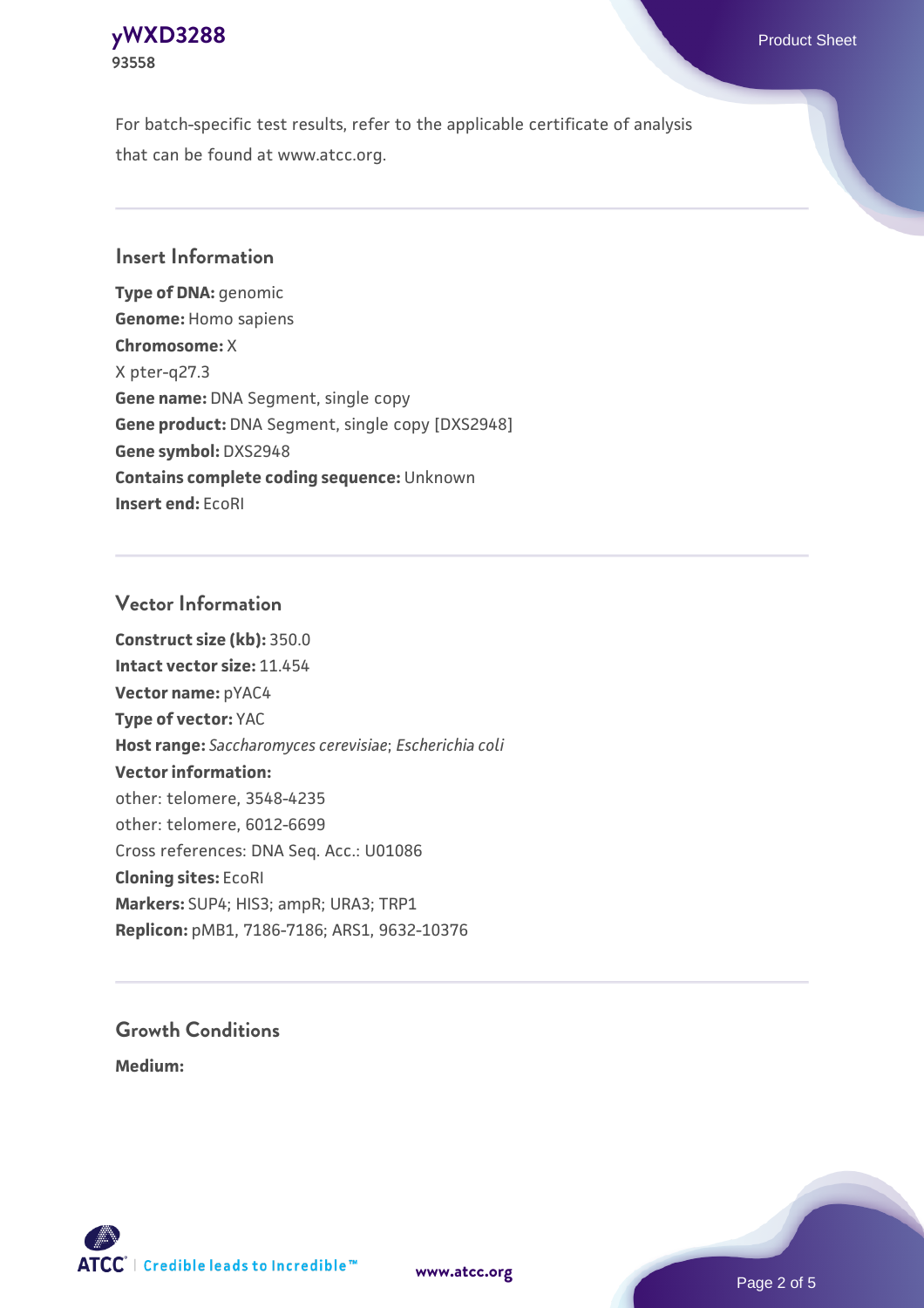#### **[yWXD3288](https://www.atcc.org/products/93558)** Product Sheet **93558**

[ATCC Medium 1245: YEPD](https://www.atcc.org/-/media/product-assets/documents/microbial-media-formulations/1/2/4/5/atcc-medium-1245.pdf?rev=705ca55d1b6f490a808a965d5c072196) **Temperature:** 30°C

#### **Notes**

More information may be available from ATCC (http://www.atcc.org or 703- 365-2620).

# **Material Citation**

If use of this material results in a scientific publication, please cite the material in the following manner: yWXD3288 (ATCC 93558)

# **References**

References and other information relating to this material are available at www.atcc.org.

# **Warranty**

The product is provided 'AS IS' and the viability of ATCC® products is warranted for 30 days from the date of shipment, provided that the customer has stored and handled the product according to the information included on the product information sheet, website, and Certificate of Analysis. For living cultures, ATCC lists the media formulation and reagents that have been found to be effective for the product. While other unspecified media and reagents may also produce satisfactory results, a change in the ATCC and/or depositor-recommended protocols may affect the recovery, growth, and/or function of the product. If an alternative medium formulation or reagent is used, the ATCC warranty for viability is no longer



**[www.atcc.org](http://www.atcc.org)**

Page 3 of 5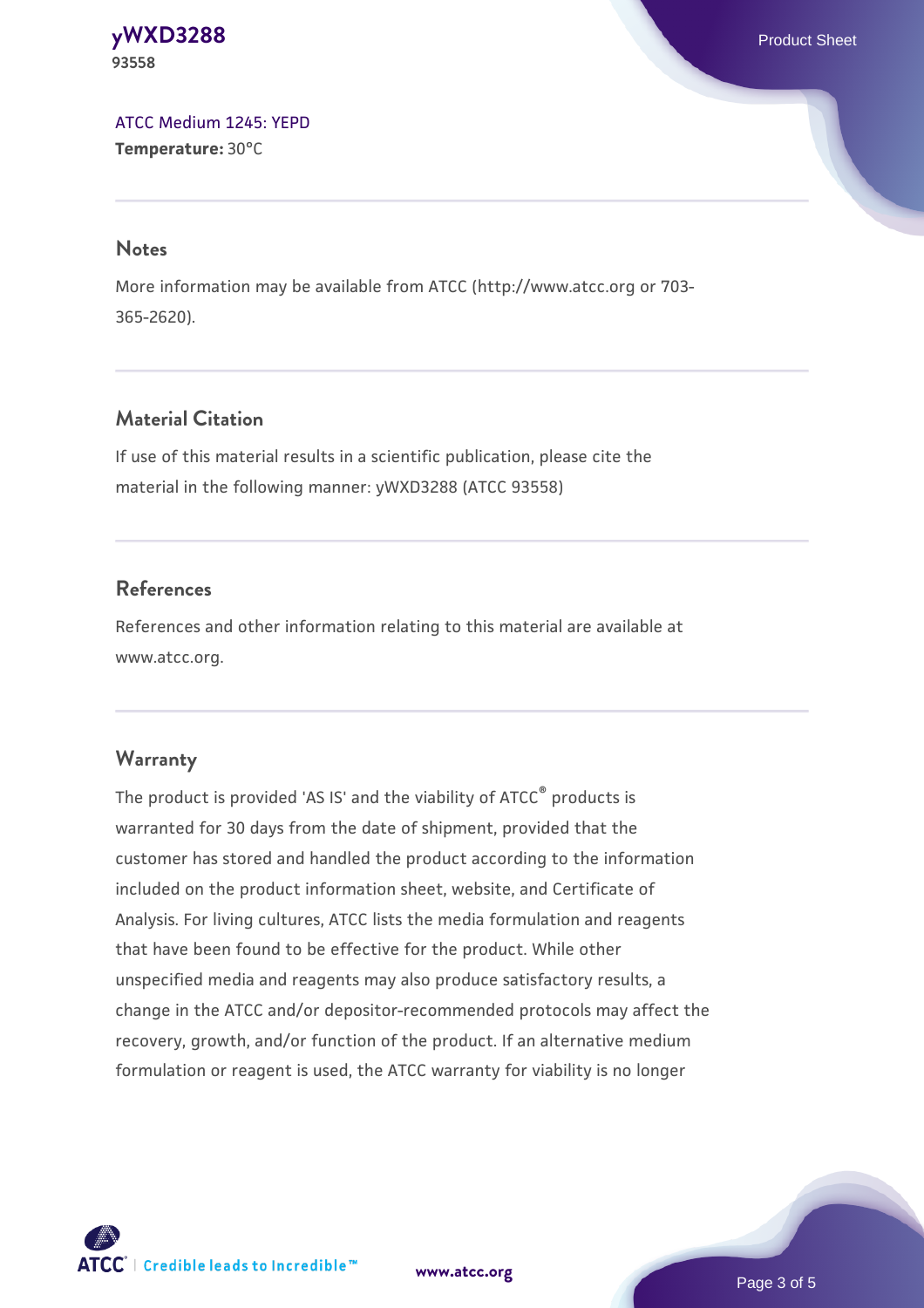**[yWXD3288](https://www.atcc.org/products/93558)** Product Sheet **93558**

valid. Except as expressly set forth herein, no other warranties of any kind are provided, express or implied, including, but not limited to, any implied warranties of merchantability, fitness for a particular purpose, manufacture according to cGMP standards, typicality, safety, accuracy, and/or noninfringement.

#### **Disclaimers**

This product is intended for laboratory research use only. It is not intended for any animal or human therapeutic use, any human or animal consumption, or any diagnostic use. Any proposed commercial use is prohibited without a license from ATCC.

While ATCC uses reasonable efforts to include accurate and up-to-date information on this product sheet, ATCC makes no warranties or representations as to its accuracy. Citations from scientific literature and patents are provided for informational purposes only. ATCC does not warrant that such information has been confirmed to be accurate or complete and the customer bears the sole responsibility of confirming the accuracy and completeness of any such information.

This product is sent on the condition that the customer is responsible for and assumes all risk and responsibility in connection with the receipt, handling, storage, disposal, and use of the ATCC product including without limitation taking all appropriate safety and handling precautions to minimize health or environmental risk. As a condition of receiving the material, the customer agrees that any activity undertaken with the ATCC product and any progeny or modifications will be conducted in compliance with all applicable laws, regulations, and guidelines. This product is provided 'AS IS' with no representations or warranties whatsoever except as expressly set forth herein and in no event shall ATCC, its parents, subsidiaries, directors, officers, agents, employees, assigns, successors, and affiliates be liable for indirect, special, incidental, or consequential damages of any kind in connection with or arising out of the customer's use of the product. While reasonable effort is made to ensure authenticity and reliability of materials on deposit, ATCC is not liable for damages arising from the misidentification or



**[www.atcc.org](http://www.atcc.org)**

Page 4 of 5